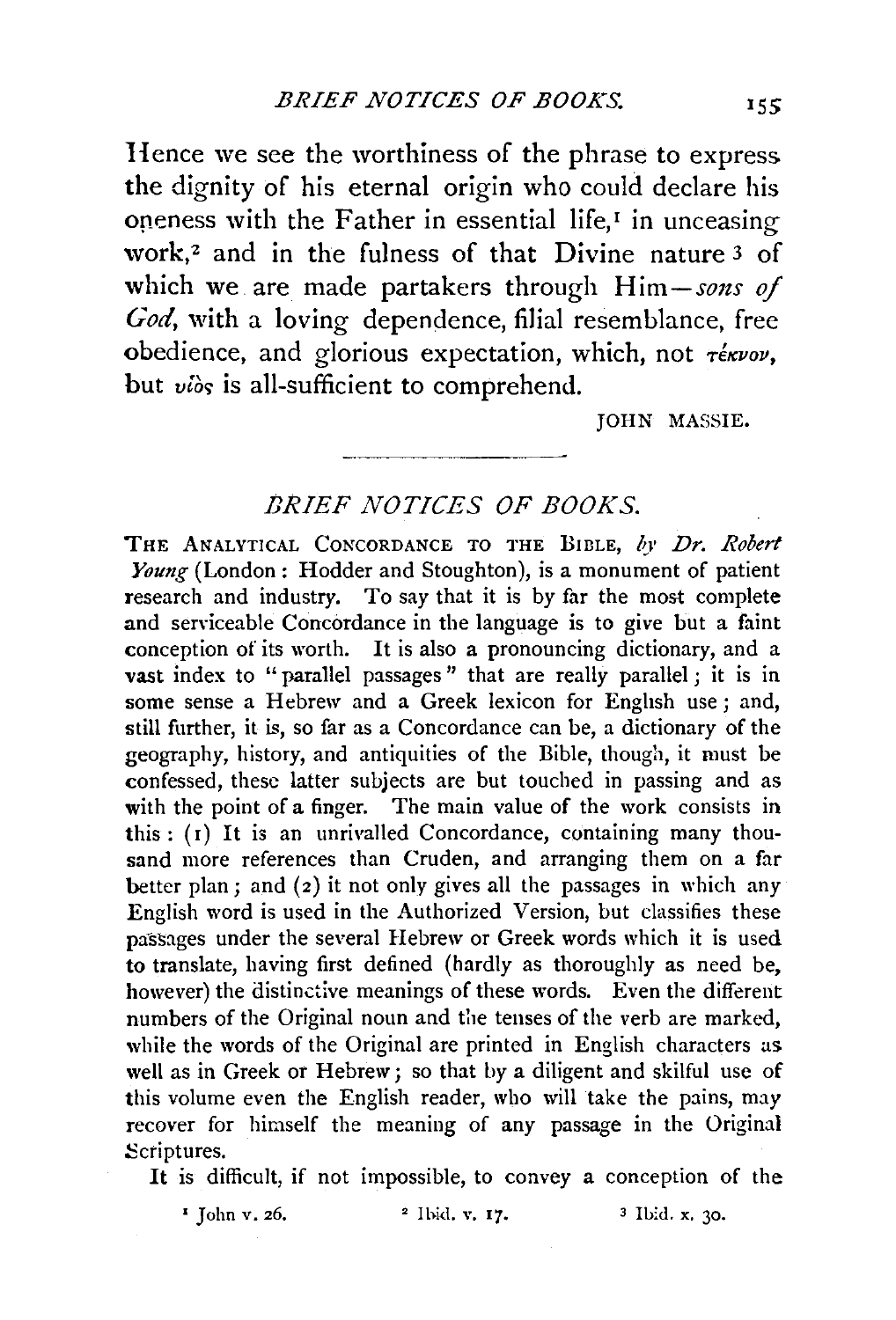manifold uses to which the book may be put by a general description of it. But an illustration or two-and we will take the simplestmay furnish a hint of some of the ways in which it may be turned to account. If, for instance, you want to know, as a student of Job xxviii. should want to know, how many words the Hebrew has for gold, and of these how many Job employs, you have but to look to the word GOLD, and you are referred to all the passages in which *.betsar* or *betser* (wealth as *a defence)* occur; then to those in which *.dehab* or *zehab (sltining* gold) are employed; then to those which indicate the *best* gold *(charuts)*, *pure* gold *(kethem)*, and *refined* gold *(segor).* By simply going through the list you not only discover that Job weaves into his description four out of the seven Hebrew words for gold, but also what is the special shade of meaning in each of the words he employs. By a similar examination of the lists under the headings GoD and the LORD you may get, besides much else, all the materials of the Elohistic and Jehovistic controversy into your hands, if you care to have them; though that, it should be added, is a controversy in which it is not wise of those to intermeddle who are not familiar with the original documents of Scripture and have little need whether of dictionary or concordance.

Again, if you are struck as you read St. Luke xxii. 32, with our Lord's strange use of a word in the phrase, "And when thou art *.converted,* strengthen thy brethren," which seems to imply that *even* a believer and an apostle may still need conversion, you will probably be tempted to suspect that the English is not a fair equivalent of the Greek of this passage. You turn up the word CONVERT, therefore, in your Concordance, and under it you see "CONVERTED to be;" and here you find the reference to the passage in St. Luke. Yon look for the Greek word at the head of the list, and see it is *epistrepho,*  the very word used by St. James in the familiar passage,  $\mathbf{u}$  He that *converteth* a sinner from the error of his ways shall save his soul from death," and by St. Peter in his exhortation to the murderers of Christ, "Repent ye therefore, and be *converted*, that your sins may be blotted out,"—the one only word, indeed, employed for this spiritual experience and change throughout the New Testament. And as vou meditate on that fact, you get perhaps a new conception of what may be included under the spiritual process known as conversion.

Of course, the real value of such a work as this must depend on its accuracy; and we do not pretend to vouch for the accuracy of a book whose definitions are to be counted by the thousand and its references by the hundred thousand. But we have kept it by us and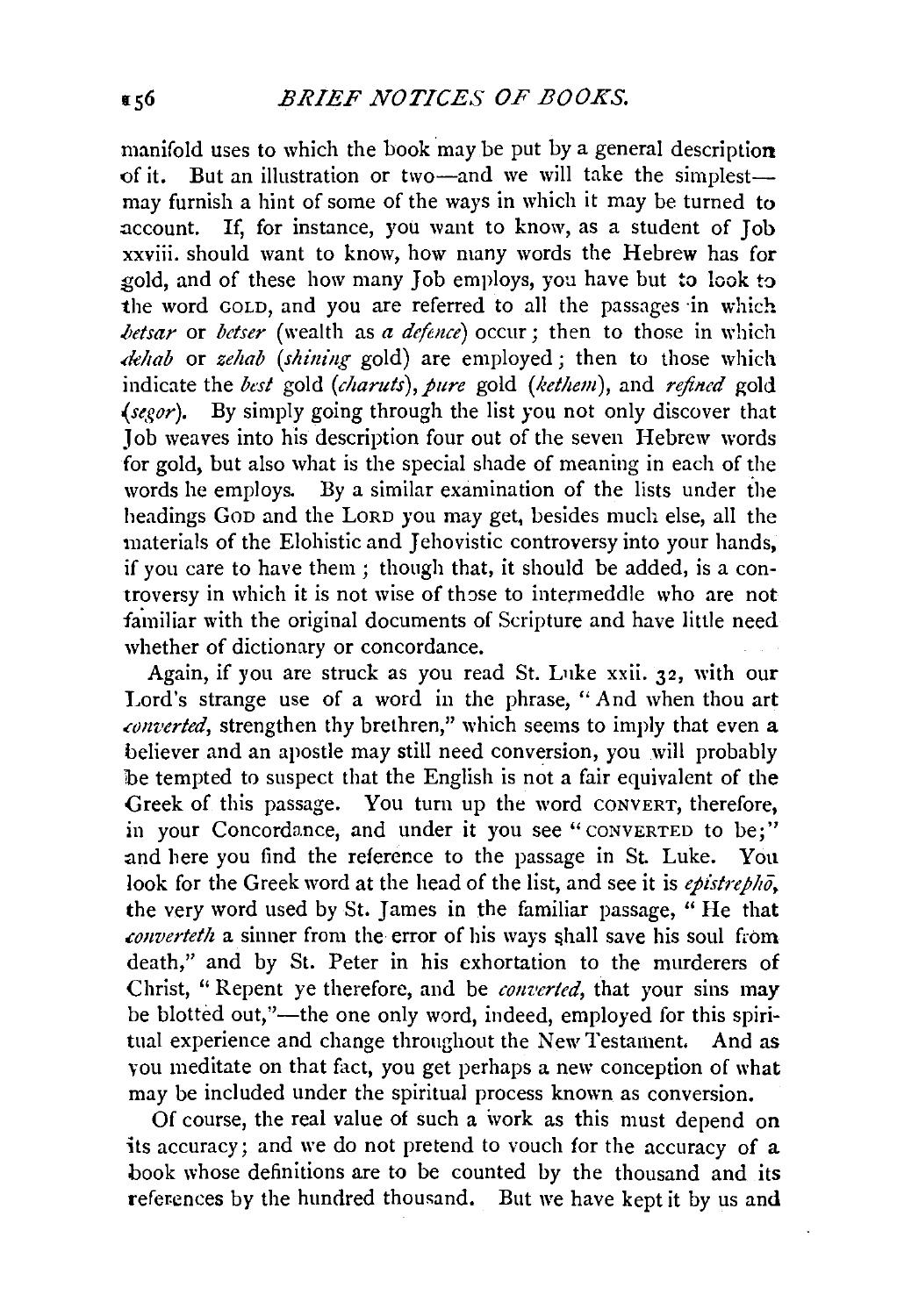worked with it for a couple of months-not half long enough for thecritic, though possibly too long for the author's patience-and can.. honestly report that so far it has stood the test very well. The one point at which it seems most open to improvement is a more copious: and precise definition of the shades of difference between Hebrew words which are translated by the same English word in our Version. On the whole, Dr. Young's work-an immense advance in every way on that of Cruden-will be found, we believe, to be of great and sterling value.

THE HEBREW UTOPIA: a Study of Messianic Prophecy,  $b_y$ Walter J. Adeney, M.A. (London: Hodder and Stoughton), is a bright, thoughtful, well-written Essay, to which the author has done some injustice by the title he has given it; although, to the initiated, this very title will be significant of the position he assumes and defends. To the popular mind the word Utopia carries some suggestion of unreality, of a world at least unrealized, if not unrealizable-a suggestion very far from his intention : his intentionbeing, as experts will suspect, to contend that, in place of distinct foresight of the Man Christ Jesus and of the details of the work He came to do, the Hebrew prophets had im ideal of the true King of men and of the kingdom He came to set up floating before their minds, vague in outline at first, but gradually assuming a more definite shape as the Spirit of God moved over the brooding thoughts of one Hebrew man of genius after another. This thesis he works out with much force and beauty, illustrating it by a careful examination of the leading Messianic prophecies in their historical order, and shewing how, in the event, the Christ of God at once fulfilled and exceeded all that the ancient seers had afore written of Him. If the· work be that of a young man and author, it is of good performance· and of still better promise. The style has certain "vital signs" in it, and the cast of thought is broad and generous.

*Messrs. F. R. Conder and C. R. Conder, R.E.*, do themselves an injustice in another way. If Mr. Adeney in his title promises less than he gives us, they promise somewhat more. A HANDBOOK TO THE BIBLE (London: Longmans) is a somewhat pretentious name to give to a small volume of some four hundred pages, since a hand· book should contain much that cannot be crowded into so small  $\alpha$ compass, much even-as, for example, the linguistic and literary aspects of the Bible-with which the special studies of its authors.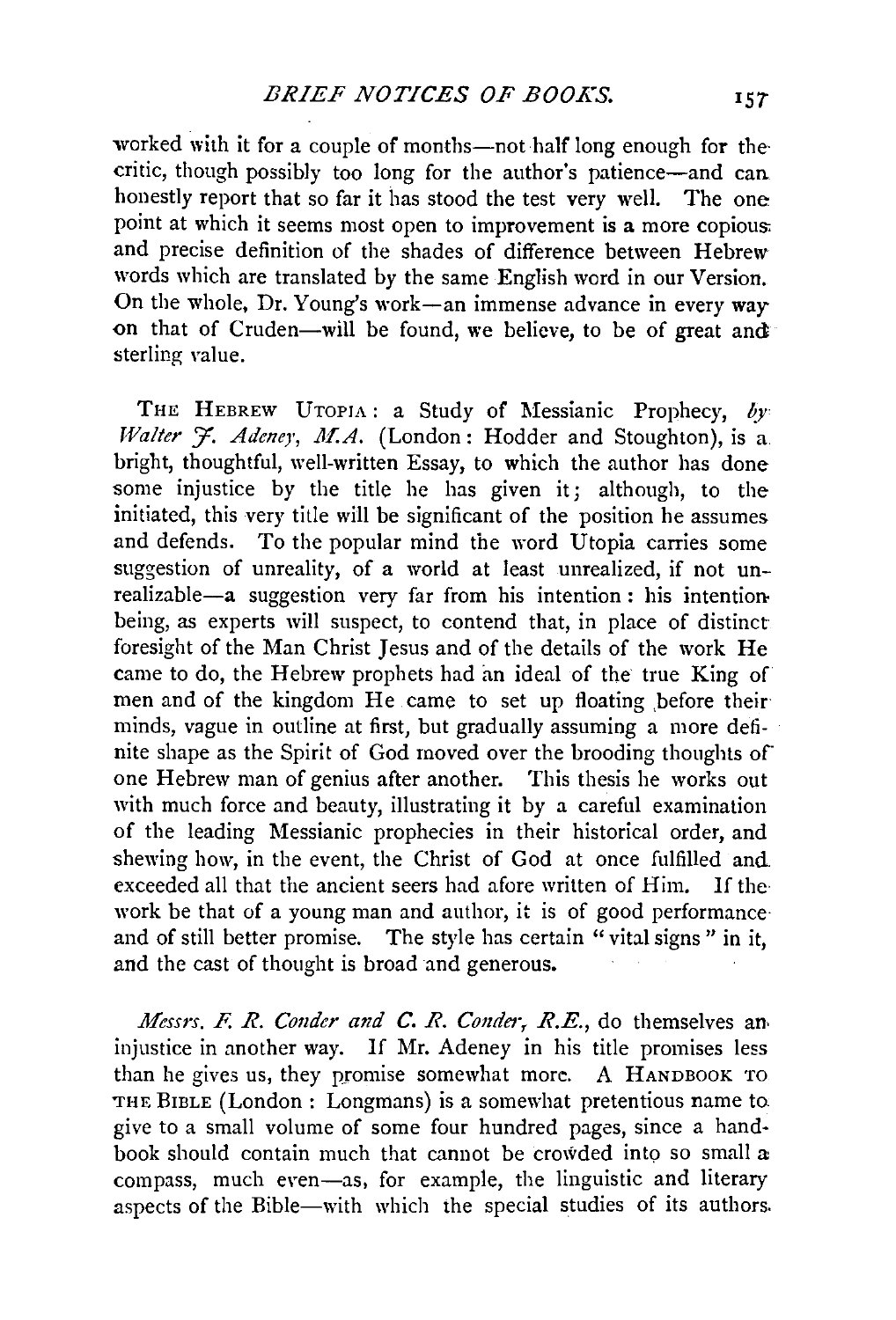## *BRIEF NOTICES OF BOOKS.*

have not qualified them to deal. Nor is the matter mended by a hint in the Preface that much pains have been taken with the Index in the hope that the volume may be "used as a Bible *Dictionary!*" -not a modest hope, to say the least of it. Nevertheless, the book is a good book, and cannot fail to be useful ; within its own limits, indeed, there is none better. All will do well to keep it at hand, .among their books of reference, who wish to possess, in brief compass and succinct form, the best and most recent information to be -had on the chronology of the Bible, its weights and measures and -coins, and, above all, on its geography. Mr. C. R. Conder's services ~on the Trigonometrical Survey of Palestine and in the excavations -recently conducted by the Committee of the Palestine Exploration Fund, qualify him to speak with authority on the geography of the -country and on the topography of Jerusalem and the Temple area. The main value of the book lies in *its* capital summaries of the latest information on these points. And if these services do not raise it to the dignity of a Bible Dictionary, or even make it a complete Handbook to the Bible, they nevertheless render it a very convenient .and valuable book of reference.

The Rev. H. C. G. Moule, M.A., has made a valuable addition to THE CAMBRIDGE BIBLE FOR SCHOOLS in his brief commentary -on the EPISTLE TO THE RoMANS. The " Notes" are very good, .and lean, as the notes of a School Bible should, to the most com- .monly accepted and orthodox view of the inspired author's meaning ; while the Introduction, and especially the Sketch of the Life of St. Paul, is a model of condensation. It is as lively and pleasant to read .as if two or three facts had not been crowded into well-nigh every sentence.

The *Theological Review* is dead, but the *Modern Review* has sprung into life. And in the first number of this new Unitarian Quarterly there are three capital papers: "The Force behind Nature," by Dr. Carpenter; "In the Name of Christ," by Mr. Picton; and, above .all, "Fervent Atheism," by Professor Upton. There are also two allusions to THE ExPOSITOR which are somewhat curious, and, to .speak plainly, absurd. The first is made by Dr. Vance Smith, who, in an article on "A Recent Discussion on Romans ix. 5," very naturally refers to THE ExPoSITOR, since that Discussion appeared *in* our issue of last year. His article contains an argument against

 $x - 8$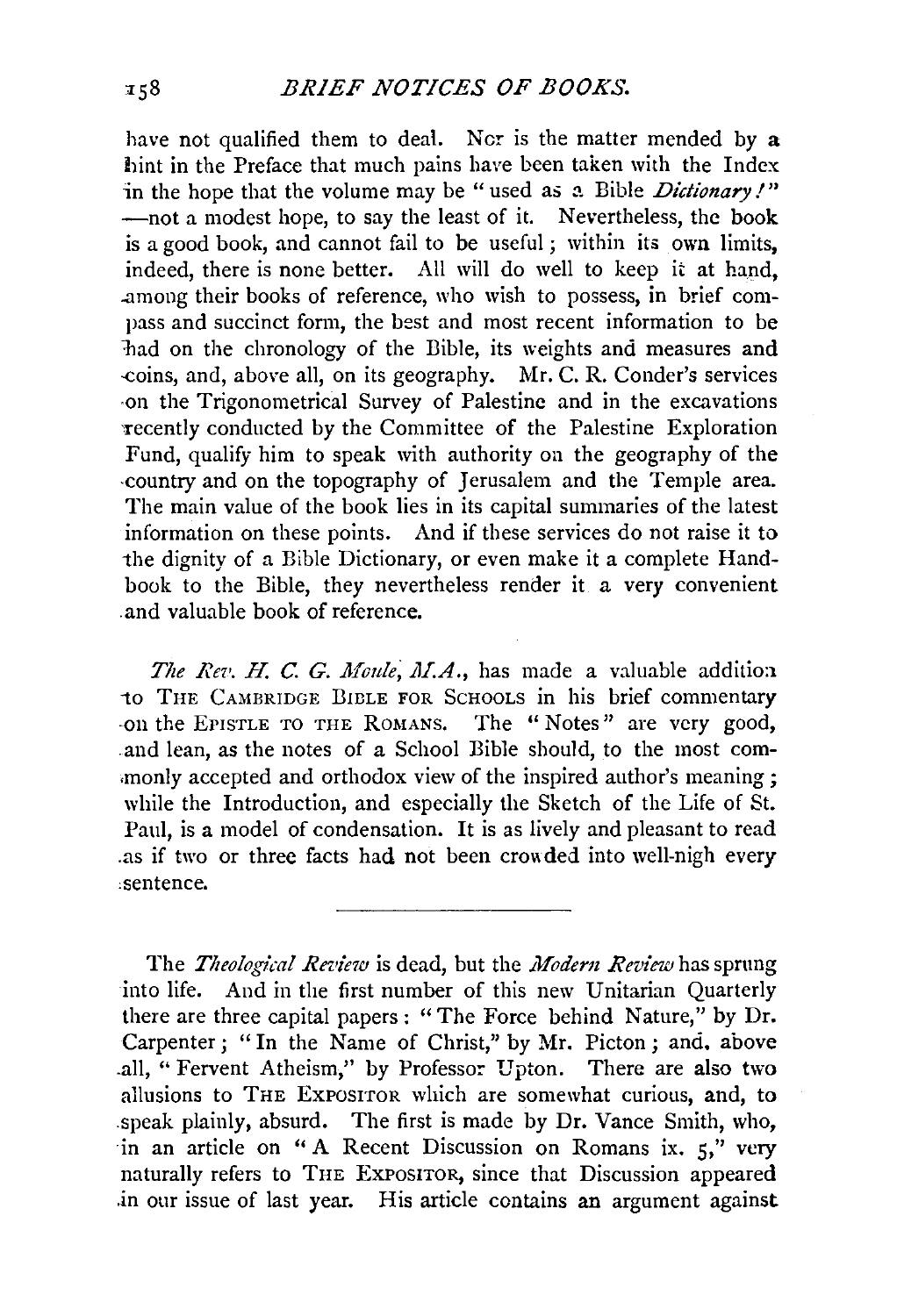the doctrine of the Sacred Trinity which he says, quite truly, that I did not "consider admissible" to the pages of this Magazine. And he congratulates himself and the Editor of the *Modern Review* on its advantage over THE ExPOSITOR, in that he can "allow to his contributors a little more of ' the liberty of prophesying'" than I can, or do, to mine. Now it is very possible that the Editor of the new Quarterly may enjoy a wider liberty than I, and be able to give a freer scope to his colleagues ; though I would venture to remind both him and them that it is not those who say the bitterest things against sectarianism who are always the most unsectarian, nor those who are .always boasting of their freedom who are most free. But surely Dr. Smith is very unlucky in the modern instance by which he illustrates that ancient saw of " the liberty of prophesying." Mr. Armstrong, .an Unitarian, and the Editor of an Unitarian Magazine, admits an .argument against the Trinity, which I, a Trinitarian, and the Editor {)f a Trinitarian Magazine, had declined. How does that prove that the Editor of the *Modern Review* has, or gives, a wider liberty than I? So far as it goes, it would rather seem to prove that we both of us -quite naturally and reasonably, insert arguments for that which we hold to be true, and decline to insert arguments for what we hold to be untrue. My main motive for declining Dr. Smith's argument, however, was that I did not think it well to suffer a critical discussion to degenerate into a doctrinal polemic for which I had neither space nor taste. I am very glad, however, that his argument should be given to the world in an appropriate organ; for, now, if I should want any justification of the course I took beyond my disinclination to insert an attack on the Trinitarian conception of God in a Trinitarian Magazine, and my reluctance to being drawn into a doctrinal polemic, I can appeal to his argument itself; which, as The Scotsman very justly observes, "adds nothing that is really material to his former statements.''

But the Editor himself also alludes to THE EXPOSITOR, and that in .a way still more curious. At the close of his opening article he sings quite a little prean over himself and his excellent intentions. And in the course of it, while enumerating in a somewhat Pindaric mood the objects which he has set before himself as Editor of the new Magazine, he says : "The scholar shall entice the reader into the practice of that criticism which, to many who have not understood its spirit or its aim, appears 'malicious,'\* but to us seems beneficently 'Reconstructive,'" &c. The reference indicated by the star over the word "malicious" is given thus at the foot of the page: "The